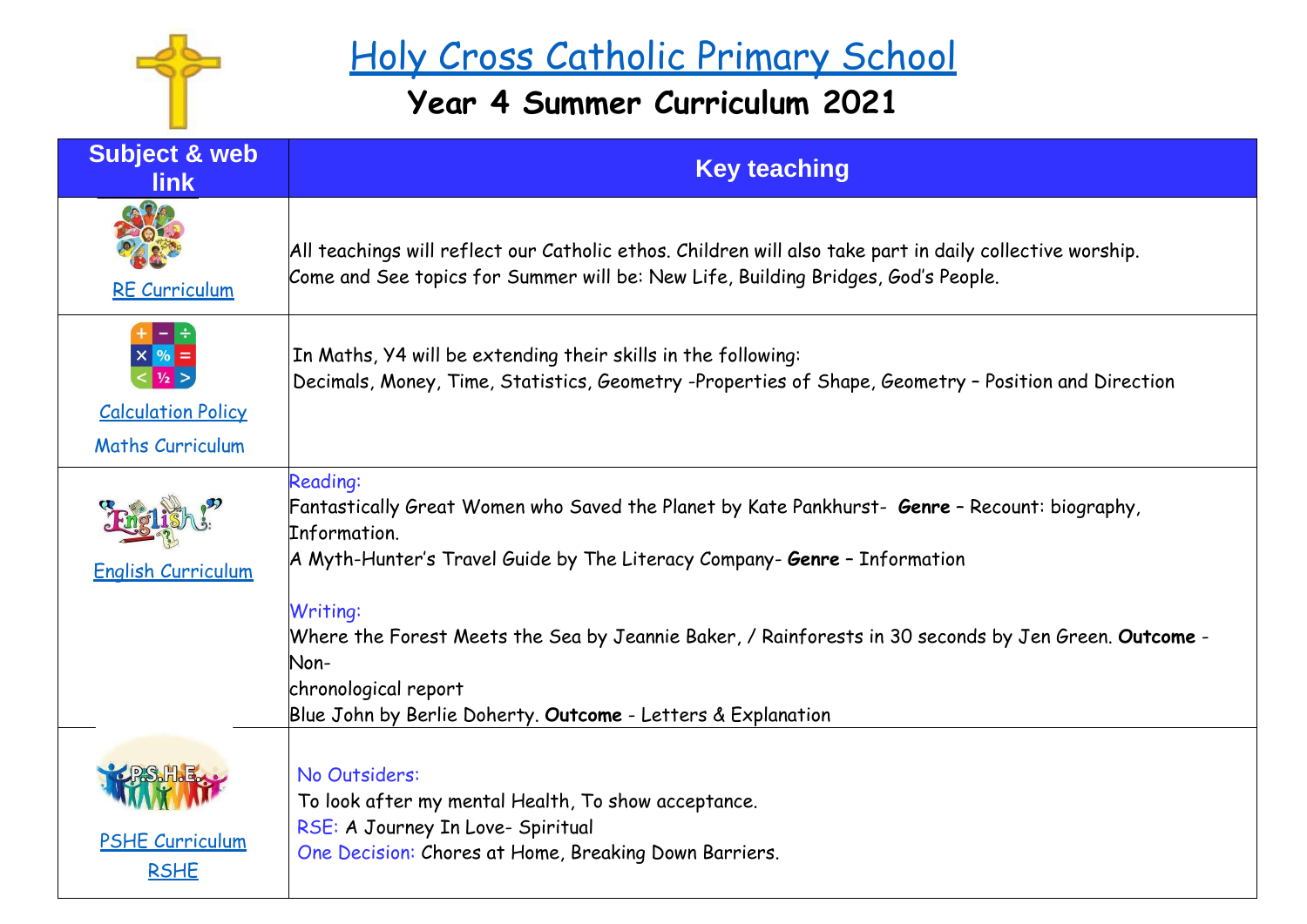| History<br><b>History Curriculum</b>            | <b>Ancient Greeks</b>                                 |
|-------------------------------------------------|-------------------------------------------------------|
| <b>Geography Curriculum</b>                     | <b>Earthquakes and Volcanoes</b>                      |
| Scence<br><b>Science Curriculum</b>             | Sounds<br>States of Matter<br>Working Scientifically. |
| Music Curriculum                                | Learning a brass<br>instrument.                       |
| <b>Computing</b><br><b>Computing Curriculum</b> | Interface Designer, we Built This City                |
| AR <sup>®</sup>                                 | Sculpture Masquerade. Artist- Pablo Picasso           |
| <b>Art and Design</b><br>Curriculum             |                                                       |